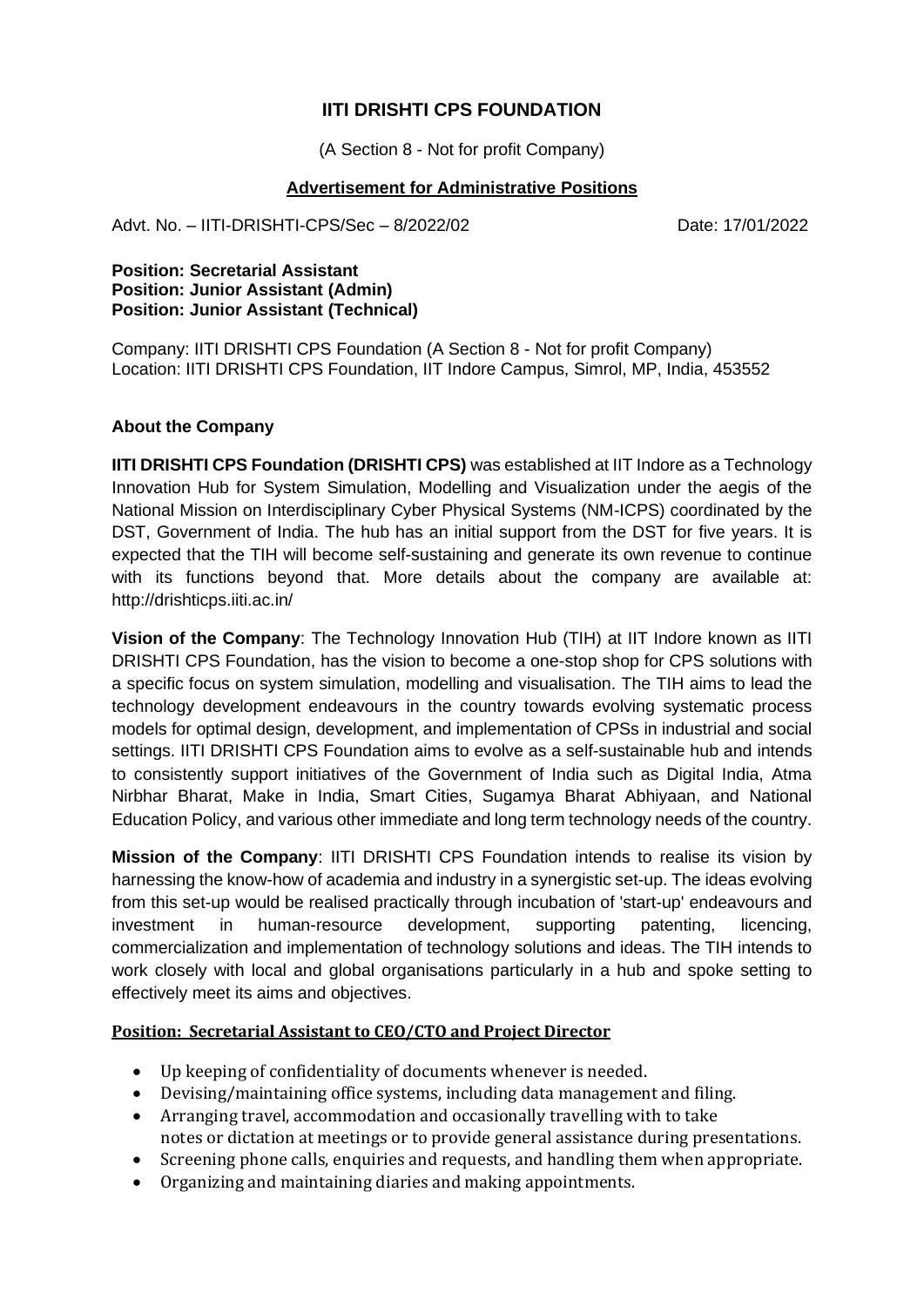- Dealing with incoming email, faxes and post, often corresponding on behalf of the CEO/CTO and Project Director.
- Carrying out background research and presenting findings.
- Producing documents, briefing papers, reports and presentations, follow up feedbacks and replies expected from different agencies.
- Organizing and attending meetings and ensuring the CEO, CTO and Project Director is well prepared for meetings.
- Any other company related task assigned by reporting officer/competent authority.

## **Educational Qualification:**

Any Graduate/Post Graduate degree in Science/Commerce/Arts from a recognized University (with minimum 60% marks or equivalent) with minimum 1 years of relevant experience after graduation, of working with any academic institute, R&D organization, or industry.

Good oral and written communication skills in English are a must.

Strong interpersonal skills: kind & patient in challenging situations.

Well versed with general software such as MS office (word/power point/excel) or equivalent with advance level of presentation skills is must.

## **Desirable:**

- Diploma/Degree/Post Graduate course in computer application.
- Prior experience of managing similar activities.
- General management skill

**Compensation:** Upto Rs 3-4 lakhs annual CTC (based on experience and performance during the interview)

Transport allowance or provision of company transportation facility from selected locations in the Indore city may be provided.

**Age:** Less than 35 years

#### **Position: Junior Assistant (Technical)**

- Handling skill center/Center of Excellence/laboratory
- Keeping record of all the items of skill center/laboratory/center of excellence
- Identifying and initiating process of procurement of items for skill center/Center of excellence/laboratory
- Ensuring safety of operations in skill center/center of excellence/laboratory
- Proper maintenance and handling of various equipment in skill center/center of excellence/laboratory
- Helping students/trainees in operating the equipment in skill center/center of excellence/laboratory
- Demonstration of various prototype developed in the skill center/laboratory/center of excellence
- Any other task assigned by relevant higher authority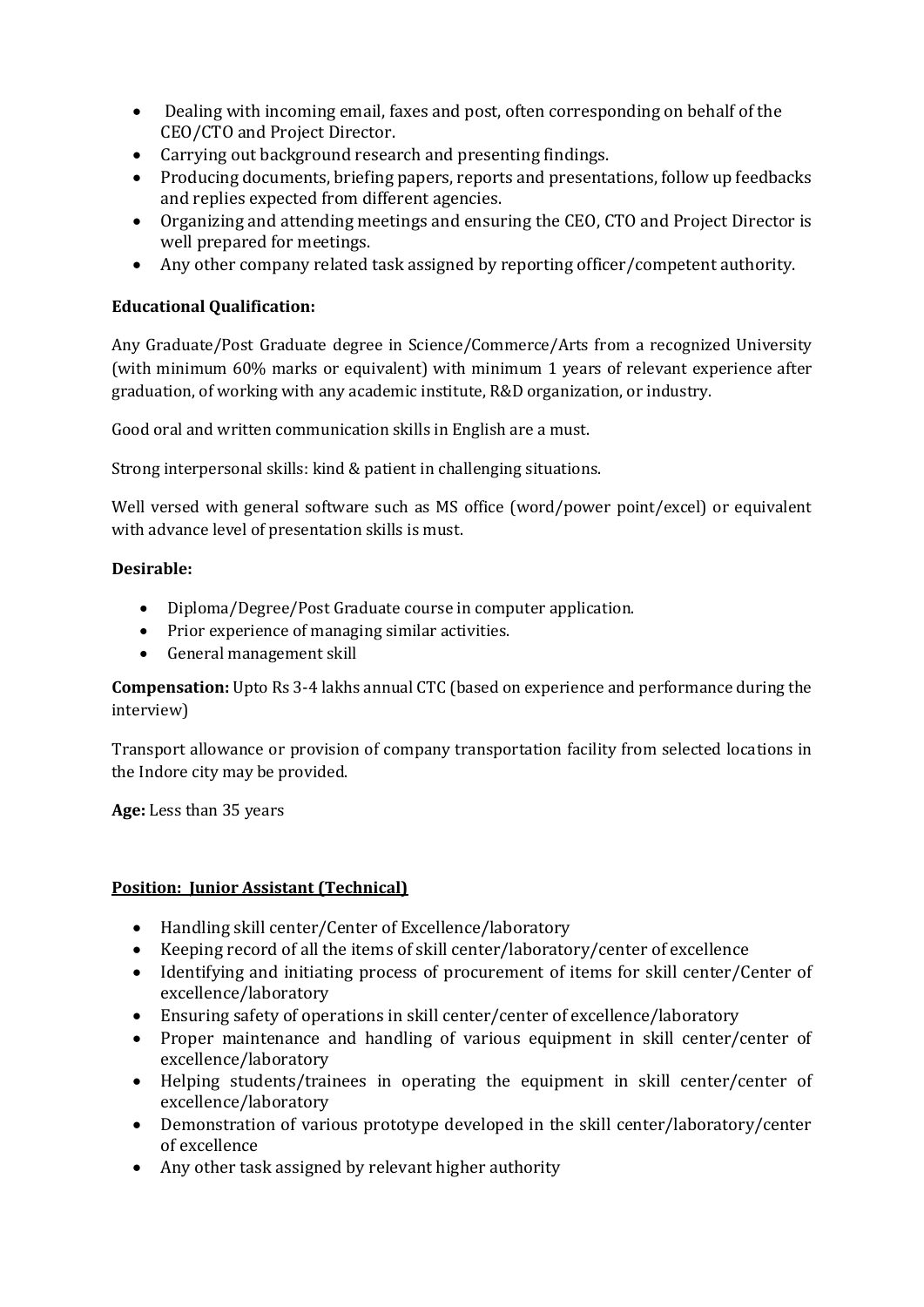# **Educational Qualification:**

Diploma in Engineering (Mechanical/Electronics/Computer Science) with 4 years of experience in handling any engineering laboratory/or IT driven skill center.

Or

Bachelor of Engineering/Technology with 60% marks or equivalent grade) in Mechanical/Electronics/Computer Science.

Good oral and written communication skills in English are a must.

Well versed with general software such as MS office (word/power point/excel) or equivalent.

## **Desirable:**

- Knowledge of handling IoT devices
- Programming skill

**Compensation:** Upto Rs 3-4 lakhs annual CTC (based on experience and performance during the interview)

Transport allowance or provision of company transportation facility from selected locations in the Indore city may be provided.

**Age:** Less than 35 years

#### **Position: Junior Assistant (Admin)**

Roles and Responsibilities of Junior Assistant (Admin)

- To maintain proper records in physical and soft copy in consultation of respective managers.
- Assisting Managers and perform the task in timely manner.
- Inform officers in prior for upcoming ground level work requirement and take necessary actions keeping in loop the managers.
- Coordinate with the associates both internally and externally.
- Any other company related task assigned by reporting officer and competent authority.

## **Educational Qualification:**

Graduation in any stream (with minimum 60% marks or equivalent) with 1 years' experience of working with any academic institute, R&D organization, or industry.

Good oral and written communication skills in English are a must.

Well versed with general software such as MS office (word/power point/excel)